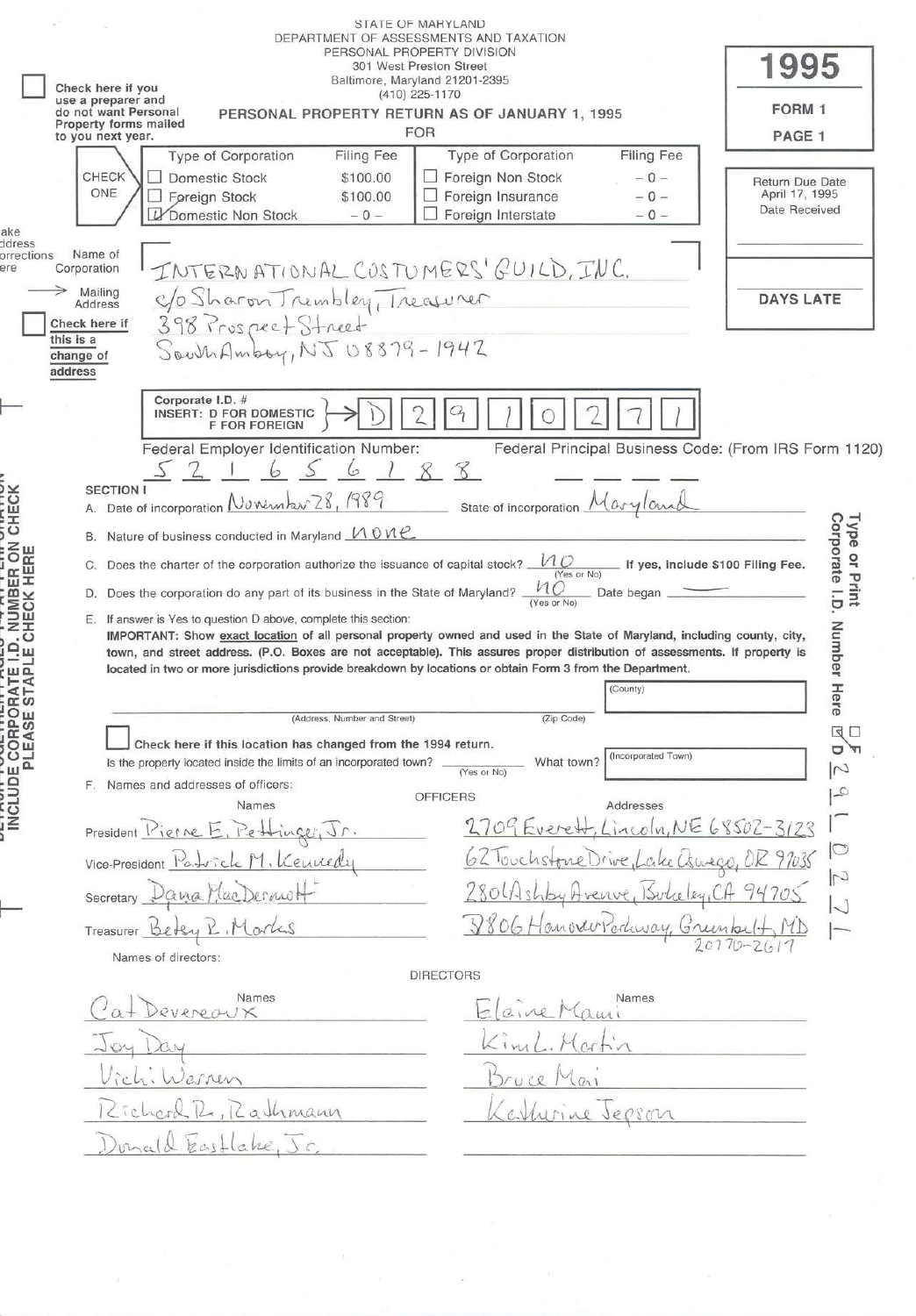# CORPORATION TANGIBLE PERSONAL PROPERTY LOCATED IN MARYLAND EACH QUESTION MUST BE ANSWERED-SEE INSTRUCTIONS ROUND CENTS TO THE NEAREST WHOLE DOLLAR

# **1995**  FORM 1 SECTION II PAGE 2

Use separate sheet if necessary.

CD Furniture, fixtures, tools, machinery and equipment not used for manufacturing. State the original cost of the property by year of acquisition and category of property as described in the Depreciation Rate Chart on page 4. Include all fully depreciated property and property expensed under I.R.S. Rules.

Columns B through G require an explanation of the type of property being reported. Use the lines provided below. If additional space is needed, supply a supplemental schedule. Failure to explain the type of property will result in the property being treated as Category A property (See Instructions for example).

|                      |   |                                 | ORIGINAL | COST | BY<br>YEAR                                                                                         | OF | <b>ACQUISITION</b>                                                                                                                    |   |                                                                                                                                                                                                                                                        |
|----------------------|---|---------------------------------|----------|------|----------------------------------------------------------------------------------------------------|----|---------------------------------------------------------------------------------------------------------------------------------------|---|--------------------------------------------------------------------------------------------------------------------------------------------------------------------------------------------------------------------------------------------------------|
|                      |   | Α                               | B.       |      | SPECIAL DEPRECIATION RATES (SEE PAGE 4)                                                            | Е  |                                                                                                                                       | G | <b>TOTAL</b><br>COST                                                                                                                                                                                                                                   |
| 1994                 |   |                                 |          |      |                                                                                                    |    |                                                                                                                                       |   |                                                                                                                                                                                                                                                        |
| 1993                 |   |                                 |          |      |                                                                                                    |    |                                                                                                                                       |   |                                                                                                                                                                                                                                                        |
| 1992                 |   |                                 |          |      |                                                                                                    |    |                                                                                                                                       |   |                                                                                                                                                                                                                                                        |
| 1991                 |   |                                 |          |      |                                                                                                    |    |                                                                                                                                       |   |                                                                                                                                                                                                                                                        |
| 1990                 |   |                                 |          |      |                                                                                                    |    |                                                                                                                                       |   |                                                                                                                                                                                                                                                        |
| 1989                 |   |                                 |          |      |                                                                                                    |    |                                                                                                                                       |   |                                                                                                                                                                                                                                                        |
| 1988                 |   |                                 |          |      |                                                                                                    |    |                                                                                                                                       |   |                                                                                                                                                                                                                                                        |
| 1987 and prior       |   |                                 |          |      |                                                                                                    |    |                                                                                                                                       |   |                                                                                                                                                                                                                                                        |
|                      |   |                                 |          |      |                                                                                                    |    | TOTAL COST COLUMNS A-G $\rightarrow$                                                                                                  |   |                                                                                                                                                                                                                                                        |
|                      |   | DESCRIBE B-G PROPERTY HERE:     |          |      |                                                                                                    |    |                                                                                                                                       |   |                                                                                                                                                                                                                                                        |
|                      |   |                                 |          |      |                                                                                                    |    |                                                                                                                                       |   |                                                                                                                                                                                                                                                        |
|                      |   |                                 |          |      |                                                                                                    |    |                                                                                                                                       |   | <u> 1989 - Andrea Stadt Britain, amerikansk politik (d. 1989)</u>                                                                                                                                                                                      |
|                      |   |                                 |          |      |                                                                                                    |    |                                                                                                                                       |   |                                                                                                                                                                                                                                                        |
|                      |   |                                 |          |      |                                                                                                    |    |                                                                                                                                       |   |                                                                                                                                                                                                                                                        |
|                      | S | Average Manufacturing Inventory |          |      | corporation. (Do not include manufactured products held for retail sale).                          |    | Furnish from the latest Maryland Income Tax return:                                                                                   |   |                                                                                                                                                                                                                                                        |
|                      |   | YONE                            |          |      |                                                                                                    |    |                                                                                                                                       |   |                                                                                                                                                                                                                                                        |
| Questions            |   |                                 |          |      |                                                                                                    |    |                                                                                                                                       |   |                                                                                                                                                                                                                                                        |
|                      |   |                                 |          |      | (a) What basis is used for inventory valuation (e.g. cost, market value)? $\sqrt{1 + \frac{1}{2}}$ |    |                                                                                                                                       |   |                                                                                                                                                                                                                                                        |
| refer to             |   |                                 |          |      |                                                                                                    |    | (b) Have any discounts or deductions been taken from such basis in stating inventory valuation?.                                      |   | (Yes or No)                                                                                                                                                                                                                                            |
| inventories          |   |                                 |          |      | If yes, show amount of deduction taken, and reason for deduction \$                                |    |                                                                                                                                       |   | Manufacturing Inventory. Furnish an average of 12 monthly inventory values taken in Maryland during 1994 at cost or market<br>value of raw materials, supplies, goods in process and finished products used in and resulting from manufacturing by the |
| reported<br>in 2 & 3 |   |                                 |          |      |                                                                                                    |    | (c) Total purchases during 1994 of merchandise not manufactured by the corporation in Maryland: $\sin \omega \sim \sqrt{\cos \omega}$ |   |                                                                                                                                                                                                                                                        |
|                      |   |                                 |          |      | (d) Total purchases of raw materials during 1994 used in manufacturing in Maryland: \$             |    |                                                                                                                                       |   |                                                                                                                                                                                                                                                        |
| (4)                  |   | Line Item (1), Category G.      |          |      |                                                                                                    |    |                                                                                                                                       |   | Boats, ships, and vessels over 100 feet, and not regularly engaged in commerce outside of Maryland, should be reported on                                                                                                                              |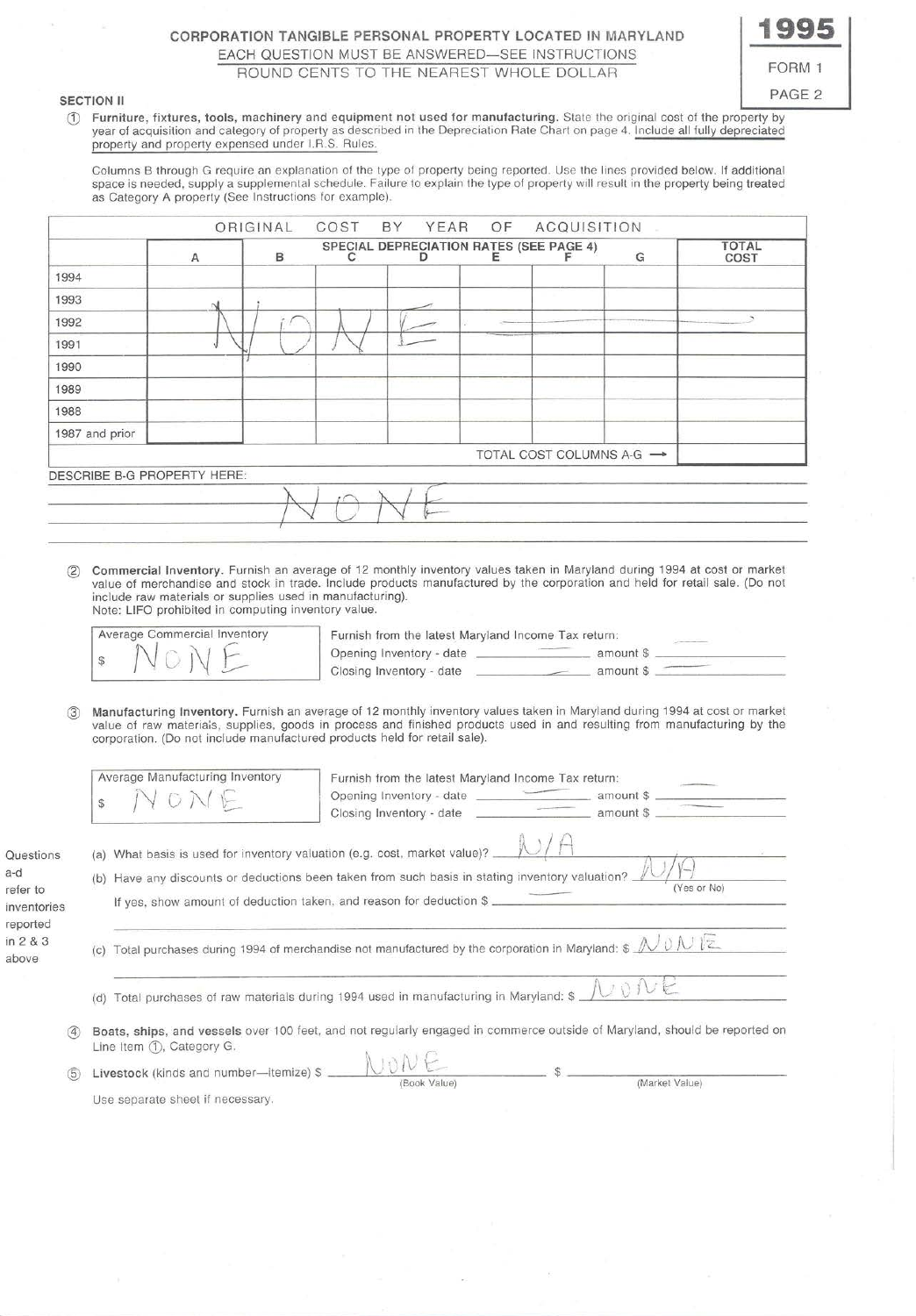® **Vehicles** with Interchangeable Registrations (dealer, recycler, finance company, **special mobile equipment,**  and transporter plates) and unregistered vehicles should be reported here.

|      |            | ORIGINAL COST BY YEAR OF ACQUISITION |                      | F(           |
|------|------------|--------------------------------------|----------------------|--------------|
| 1994 |            | 1992                                 |                      | $\mathsf{P}$ |
| 1993 | $\tilde{}$ | 1991 and prior                       | <b>Total Cost \$</b> |              |

| ORM<br>Ł<br>ı. |
|----------------|
|                |

*(!;* **Toois, machinery and equipment used for manufacturing:** State the original cost of the property by year of acquisition. Include all fully depreciated property and property expensed under l.R.S. Rules.

If exemption is claimed for the first time, a description of the manufacturing operation and a detailed schedule of property reported in  $(7)$  must be submitted before this exemption can be granted.

|      |        | ORIGINAL COST BY YEAR OF ACQUISITION |                      |
|------|--------|--------------------------------------|----------------------|
| 1994 |        | 1990                                 |                      |
| 1993 | $\sim$ | 1989                                 |                      |
| 1992 |        | 1988                                 | <b>Total Cost \$</b> |
| 1991 |        | 1987 and prior                       |                      |

® **Research and development equipment and supplies** purchased or transferred into the State on or after January 1, 1994, and located on January 1, 1995 in the following jurisdictions: Montgomery and Prince George's Counties. See specific instructions for Line Item ® for details.

® **Supplies and other tangible personal property** (not included in any item reported above). ~ ) ~ ~ Supplies owned by the corporation ......... ...... .... ... ....... Average Cost \$ f::J' 0 fvl ~ Other personal property ................................... Total Cost\$ \_ \_\_,~-~~-~---

- (i) Property owned by others and used or held by the corporation as lessee or otherwise. Cost \$ File separate schedule showing names and addresses of owners, lease number, description of property, installation date and separate cost in each case.<br>Separate cost in each case.
- **1) Property owned by the corporation but used or held by others** as lessee or otherwise. Cost \$  $\sqrt{V}$ File separate schedule showing names and addresses of lessees, lease number, description of property, installation date and original cost by year of acquisition for each location. Schedule should group leases by county where the property is located. Manufacturer lessors should submit the original selling price of the property.

#### **SECTION III**

This Section must be completed if question D on page 1 is answered yes:

A. Total Gross Sales, or amount of business transacted during 1994 in Maryland \$ \_

If the corporation has sales in Maryland and does not report any personal property explain how the business is conducted without personal property. If the corporation is using the personal property of another business, provide the name and address of that business.

- B. If the corporation operates on a fiscal year, state beginning and ending dates:
- C. If this is the corporation's first Maryland Personal Property tax return, state whether or not it succeeds an established business and give name:
- D. Does the corporation own any fully depreciated and/or expensed personal property located in Maryland?  $-$ (Yes or No) If yes, is that property reported on this return?  $\frac{1}{(Y \cos \alpha)^{1/2}}$
- E. Does the submitted balance sheet or depreciation schedule reflect personal property located outside of Maryland? If yes, reconcile it with this return.
- (Yes or No) F. Has the corporation disposed of assets or transferred assets in or out of Maryland during 1994? \_\_\_\_\_\_\_\_\_\_\_\_\_\_\_\_\_\_\_\_\_\_ If yes, complete Form 4C (Disposal and Transfer Reconciliation).

#### • **PLEASE READ "IMPORTANT REMINDERS" ON PAGE 4 BEFORE SIGNING** •

I declare under the penalties of perjury, pursuant to Tax-Property Article 1-201 of the Annotated Code of Maryland, **that this return , including any accompanying schedules and statements, has been examined by me and to the best of my knowledge and belief is a true, correct and complete return.** 

| NAME OF FIRM, OTHER THAN TAXPAYER, PREPARING THIS RETURN |      | and the state of the con-<br>.<br>OR TXPE NAME OF CORPORATE OFFICER<br>PRINT |      |
|----------------------------------------------------------|------|------------------------------------------------------------------------------|------|
|                                                          |      |                                                                              |      |
| SIGNATURE OF PREPARER                                    | DATE | SIGNATURE OF CORPORATE OFFICER                                               | DATE |
|                                                          |      |                                                                              |      |
| PREPARER'S PHONE NUMBER                                  |      | CORPORATE PHONE NUMBER                                                       |      |

OWNELL PRESIDENT